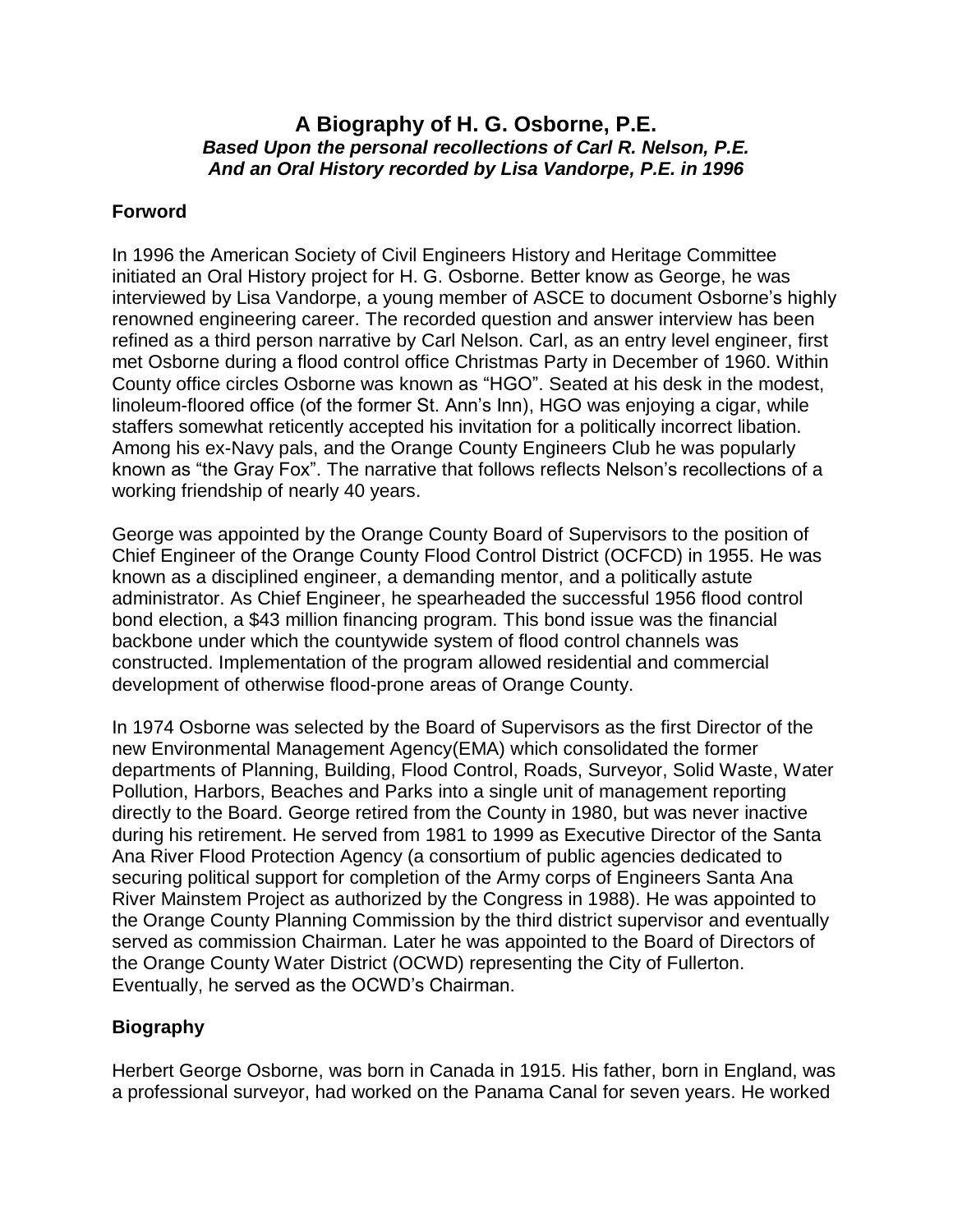on a railroad construction job in Vancouver, British Columbia before moving the Osborne family to Orange County around 1920. George attended Ford Elementary School (grades 1 through 6) in the City of Fullerton, then Wilshire School (grades 7 & 8) and graduated from Fullerton Union High School. His father instilled in him an interest in land development, surveying and engineering.

As a depression era high school graduate, George worked at various jobs, eventually finding the means for a college education, he graduated as a Civil Engineer from Caltech in 1942. He served three years in the U.S. Navy on destroyer escort in the Pacific during World War II. He later retired from the Naval Reserve with rank of Commander. After the war, he worked for the Southern California Water Company before joining the Orange County Flood Control District in 1950. This was as Orange County was emerging from a half century of agricultural prominence.

HGO acknowledges that he was hired then not for his knowledge of flood control, but of the water industry. The OCFCD had been active in Orange County's water conservation efforts since 1927. Because the 1949 water year was one of the driest on record in Orange County, he was hired to engage in a project which would later be unthinkable due to environmental habitat concerns. The project was to dry up the wetlands behind Prado Dam and salvage water that otherwise would be lost to the dense, natural vegetation of the reservoir bottomlands. Wells were proposed that would lower the groundwater table and get rid of the plants which lose water into the air by transpiration. It was estimated that about 8 thousand acre-feet of water could be conserved and sent downstream through Prado Dam to existing irrigation canals of the Anaheim Union Water Company and the Santa Ana Valley Irrigation Company. An excellent report was prepared showing it would be feasible to install dewatering wells and a pipeline for water delivery. However, upstream water interests were alarmed that the water salvage Project would impair their water rights. After years of meetings and threats of litigation, the project was dropped.

The Orange County Water District (OCWD) had been formed in 1933 (with the instigation of the Irvine Ranch Company) for the specific purpose of providing a tax base for pursuing litigation against upstream water users (termed adverse appropriators). OCWD intervened in the Irvine Company's lawsuits and prevailed in court. However, groundwater levels in Orange County continued to drop and there was talk of adjudicating the basin water rights. In lieu of that, the Orange County Water District Act was modified in 1953 to permit the establishment of what was called the "Pump Tax". This allowed the OCWD to collect (from each water well owner in Orange County) a fee for each acre-foot of water drawn from the pumps. The funds collected would be used to maintain the county's water supply by purchasing imported water from The Metropolitan Water District for artificial recharge of the underground basin. At that time the OCFCD dropped out of the water supply business and Osborne's attention was diverted to planning for the big housing boom that was just beginning.

The Santa Ana River had wreaked devastation upon central Orange County in the flood of 1916. Then, a 1925 report to the Board of Supervisors had revealed that water well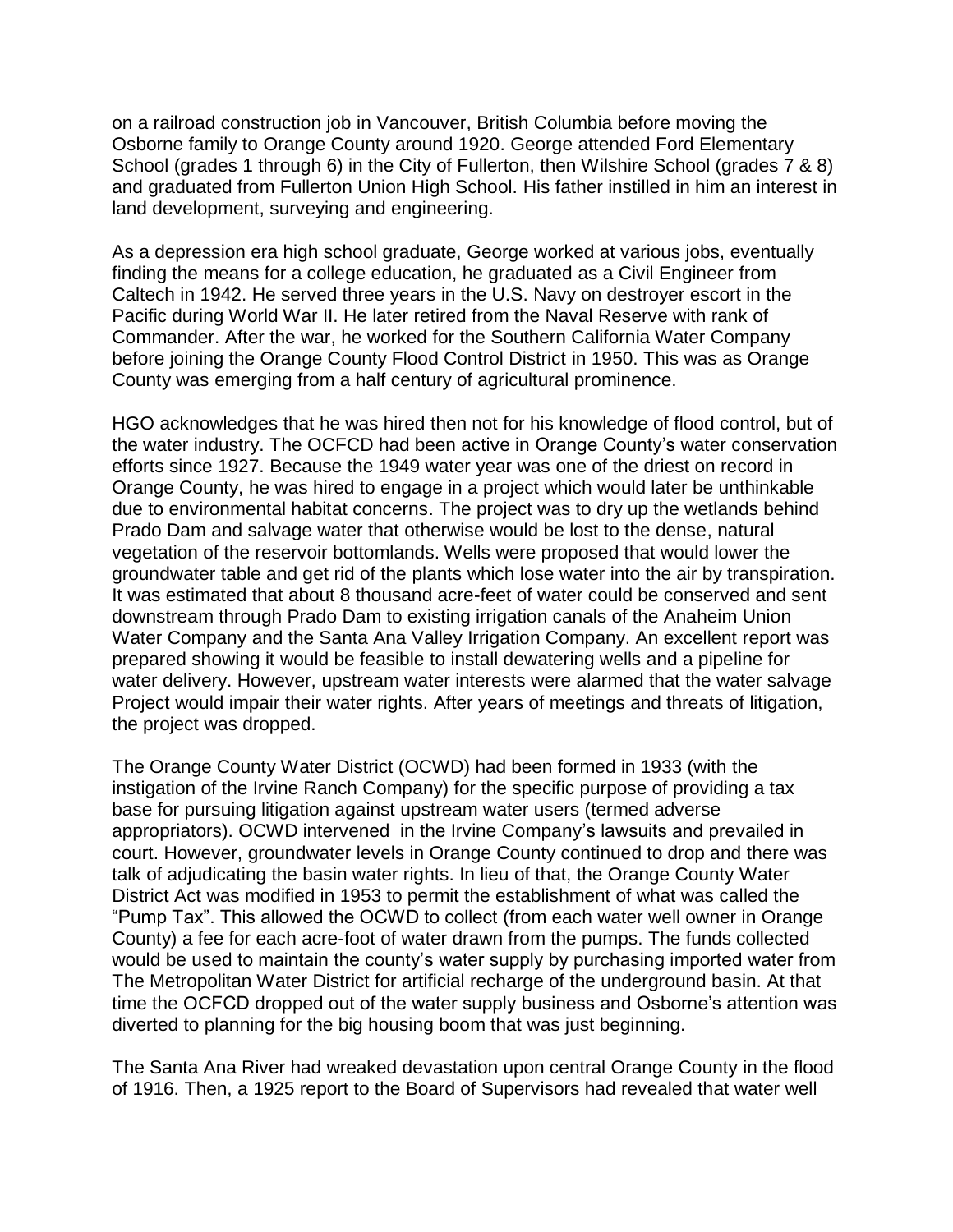pumping exceeded natural replenishment from Santa Ana Canyon. Osborne's oral history relates the evolution of the OCFCD after it's creation by the State Legislature in 1927. A bond election in 1929 proposed constructing dams on several orange county streams to reduce floods, including the Santa Ana River near the farming community known as Rincon or Prado in Riverside County. The election failed by several hundred votes by reason of concerns that the dam at Prado might impair Orange County's rights to continuity of surface flow in the lower Santa Ana River. Since there was no other major source of irrigation water and groundwater basin replenishment, there was fear that upstream users could access water retained by the dam and reservoir.

Following failure of the 1929 bond issue (a form of borrowing based upon future tax revenues) not much flood control work could be done due to a lack of money. The legislature had authorized the district to levy a maximum tax rate of ten cents per \$100 assessed property value which yielded only half a million dollars annually during the depression years of the '30s. Much more was needed for any significant construction, but little public interest was expressed during a period absent any flooding.

Under the famous "New Deal" administration of the early 1930s the Congress authorized federal studies for the work formerly proposed by the 1929 Bond Issue, but no construction funds had been appropriated by the time of the devastating 1938 flood. Within months, the Army Corps of Engineers completed engineering for 3 of the Orange County dams and by 1941 the Corps had completed the Santa Ana River Dam at Prado, the Fullerton Creek Dam and the Brea Creek Dam. A fourth federal dam at Carbon Canyon was stimulated by the widespread flooding of central Anaheim by relatively small floods in 1952 and 1956. Carbon Canyon Dam was completed by the Corps in 1960.

After the flood district's water supply work cited above was concluded, Osborne's flood control planning and design work began. 1952 was a year of excessive rainfall and large areas of farmland had been inundated before many houses existed along the unimproved streams. By then the flood control district had accumulated about \$1 million in unspent tax revenue, but the Chief Flood Control Engineer Jack Bradley said the Board of Supervisors had been undecided about which projects might be constructed. One of the members of the Board owned an orange grove in Placentia that had been flooded; accordingly Bradley resigned effective January 1953. Bradley's assistant, P.H. Budd was appointed Chief Engineer and Osborne became the Assistant Chief Engineer. Budd had been there many years, one of the lucky fellows who had a job during the depression.

Osborne relates that the Board of Supervisors at that time had what was known as a "Committee System" for management. Each member of the Board had a number of assigned activities and the rest of the Board would look to the one person "Committee" for direction. Mr. Willis Warner was Chairman of the Board and, incidentally, the Flood Control Committee man. An interesting experience occurred for Assistant Chief Engineer Osborne when he was asked to report to Mr. Warner in person during an absence of the Chief Engineer. He'd heard from his boss that Warner was a negative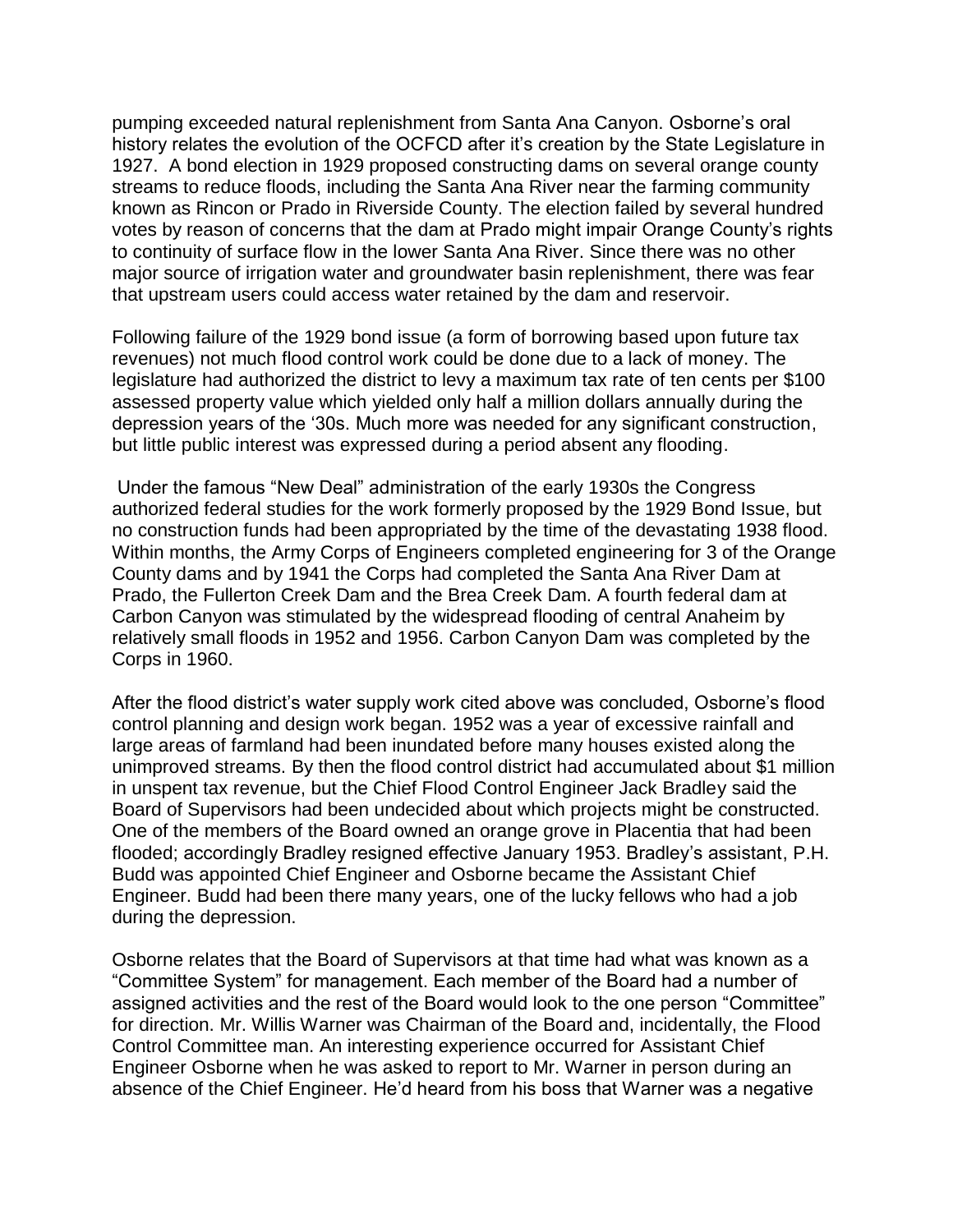person and didn't want to do anything. It was budget time and Warner looked at Osborne's proposed five projects that would use up the available million dollars in five different problem areas of the county. Warner looked at the projects and said "good, let's go!" This was a different story than Osborne had previously heard about Warner. Warner followed through, nonetheless, and Osborne's projects were budgeted by the Board unanimously.

Despite previous opposition toward bonded indebtedness, there was also great pressure from development pouring over from Los Angeles and subdividers wanting to put in new homes without provision for flood control. The Orange County Grand Jury investigated and reported that something should be done. In 1954 the Board authorized a consultant study to be rendered, and in 1955 the Board further authorized preparation of an "Engineers Report " that would be used for purposes of a bond election. The report was signed by the consultants, Harrison & Wooley and addressed directly to the Board of Supervisors. The report conceived a number of projects totaling \$42,620,000. The Board didn't act right away on the filed report. That was a lot of money in 1955.

Before acting, the Board sent the Engineers Report out to all the cities and asked for endorsements. Some of the cities endorsed the proposal but one, Laguna Beach (a city that had one of the worst flood problems in the county), not only didn't endorse it, they passed a resolution condemning it and sent their resolution to all the other cities. Osborne says that he never did understand the city of Laguna Beach in all the years that he dealt with them. Incidentally, P.H. Budd passed away during the year and Osborne was selected by the Board to replace Budd as Chief Engineer.

The board finally adopted a resolution setting the Bond Election for June of 1956, but did nothing else to support it. The law prohibits the expenditure of public funds to promote the issue of bonds. Immediately there was opposition from the Santa Ana Register, the Irvine Company, and the Orange County Farm Bureau. According to Osborne the Irvine Company was concerned that the amount was too large and wasn't needed because they had coped with floods on their ranch by building small ditches alongside County roads and that took care of it. Well, said Osborne, that's fine for farms, but not for residential subdivisions. The Farm Bureau condemned the issue because the Engineers Report did not propose ditches along roads, but big channels would be built diagonally across farmland. Again Osborne says that doesn't work if you're going to subdivide for housing. And, of course the Santa Ana Register is usually against government of any kind.

There were no big flyers, or newspaper articles, no debates on the issue until the last couple of weeks before the election when some billboards appeared favoring the issue. Osborne doesn't know who sponsored the billboards, but he and the Board had nothing to do with it. On election day the newspapers were actively totaling the votes and announced in advance the election had failed. However, they had missed a whole page of yes votes from Santa Ana which when added carried the total to the necessary 2/3rds yes vote. On analysis it turned out that various parts of the county were dissimilar; some heavily against, others heavily in favor…just enough to pass.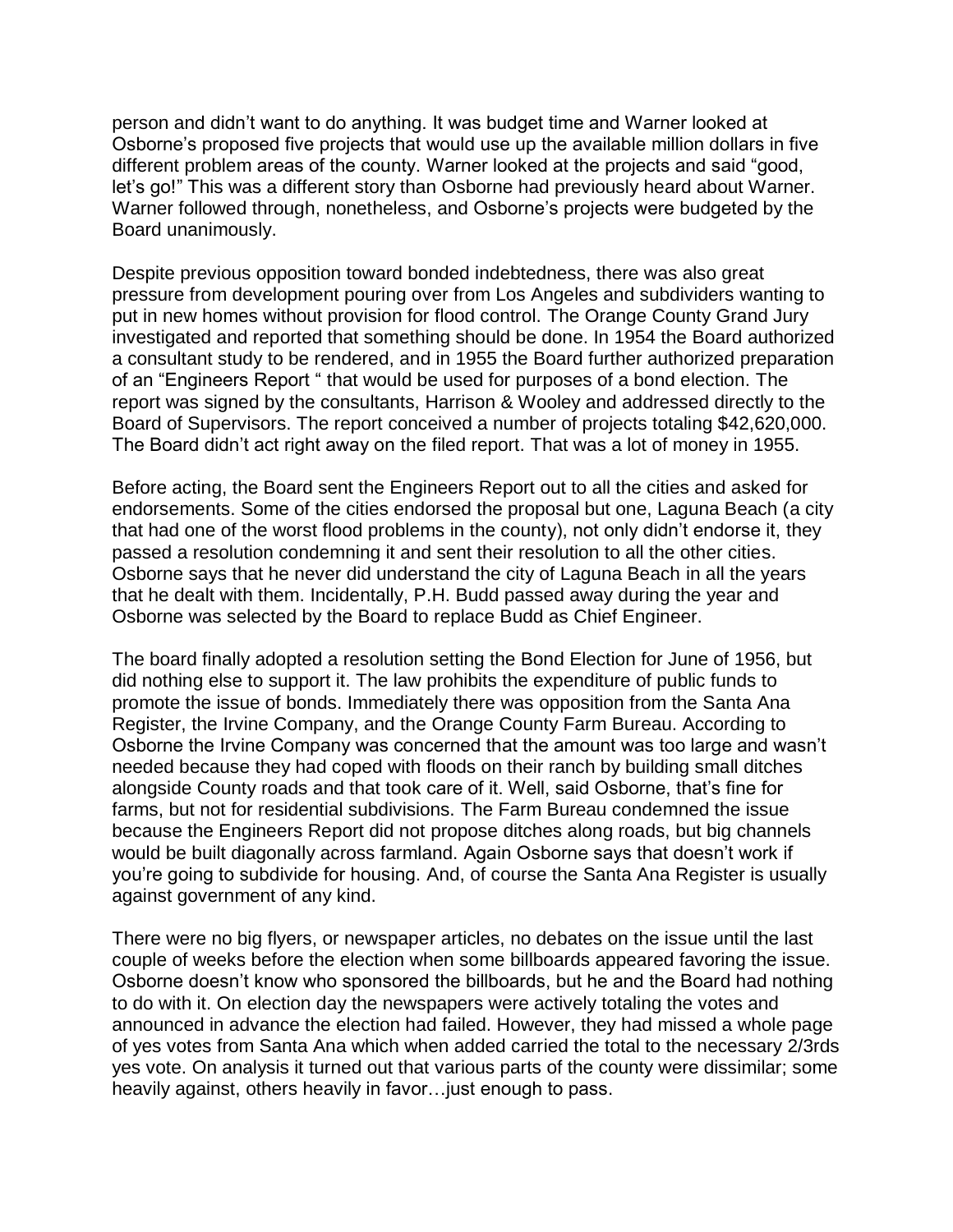Now, the district could proceed; the first bonds were sold in February of 1957 and work started in earnest. There was some question about how to prosecute the work; with private engineering firms or by hiring internal staff. Under pressure from the private sector, a compromise was accepted whereby half the work would be inside and half let to private firms. Management and construction inspection would be by flood control district staff and construction would be in accord with state law for bidding by private construction contractors using plans prepared by private engineers, but approved by district's Chief Engineer. A sore spot involved the money allocated by the consultants who prepared the Engineers Report. They had not been realistic on their cost estimates; consequently there was rarely enough money for the intended work. County lawyers advised that the work must be done in accordance with the Engineers Report, and if there wasn't enough money to do a whole project, then to do as much as possible. The most under-estimated part was the cost of land and easements in the face of land development pressures.

Mr. Harrison, co-author of the Engineers Report, was a fine gentleman who had worked for the Corps of Engineers on the Prado Dam construction, so he had some very solid qualifications. His partner on the report had worked for Osborne's father at one time and the father described Wooley as a promoter who talked more about politics than engineering. It was learned later that the Engineers Report work had been divided among them. As it turned out, Wooley's part was wilder on the cost estimates, much less accurate than Harrison's.

An Interesting heritage in the 1955 Engineers Report is that it set out the criteria for design of the facilities. The main channels were to be designed for a 25 year flood, but constructed of graded earth; hence capacity for only 2/3rds capacity. The idea was that when money was available for concrete lining, the capacity would increase to 100%. Bridges would have 100 % of 25 year capacity. This established the long-term criteria of the OCFCD. That was fine, until the federal Flood Insurance Program came along in 1971, establishing a national criteria for 100 year flood protection for which the OCFCD is even now trying to upgrade it's facilities.

As the OCFCD bond funds were spent out, legislation was passed that would increase the maximum tax rate to 20 cents per \$100 assessed value. With the growth of development and increase of total property values, the annual money for flood control increased considerably, and a sizable construction program continued into the 1960s for completion of the 1956 bond projects and to extend channel improvements where needed. By 1962 it was recognized the former bond program wasn't going to take care of all Orange County's flood control needs. While other counties such as Los Angeles and San Bernardino had been getting federal construction financing to supplement their locally funded works, the question was raised; why shouldn't Orange County ask for federal help? Actually, until the post-war building boom, Orange County's elected officials, especially the conservative Congressman James Utt had not been particularly enthusiastic about federal financing. They just didn't like the idea of income taxes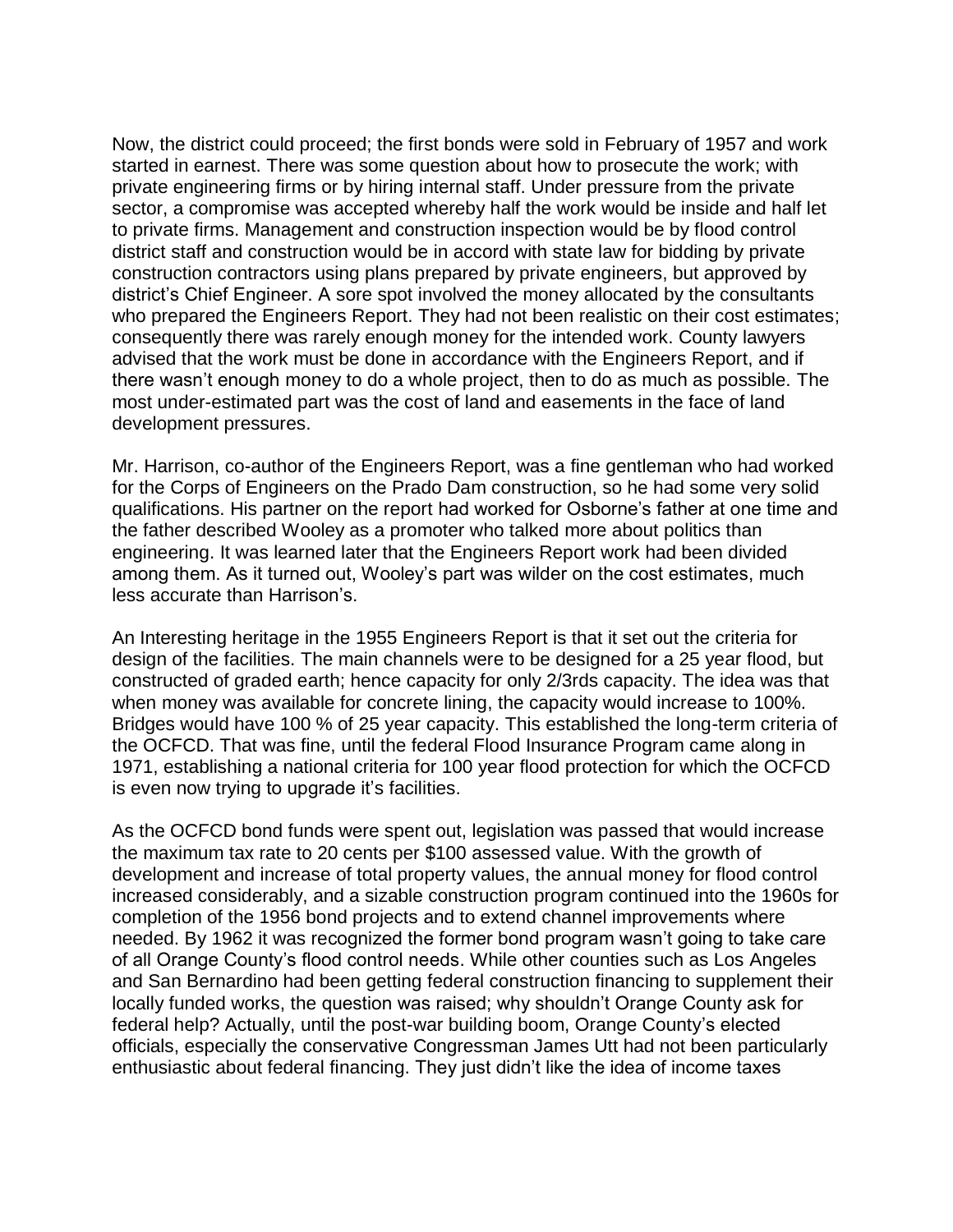collected locally, sent back to Washington and apportioned back, and having bureaucrats telling Orange County how to do the job.

The federal program is implemented by the Army Corps of Engineers if and when the Congress authorizes it. The Corps doesn't promote projects it only responds after local agencies request help through the Congress. For instance the last federal project in Orange County had been the Carbon Canyon Dam, requested and authorized in the 1930s but delayed until after World War II.

In 1962 George consulted with his "Committee Man", Mr. Warner, to see if the Board of Supervisors might be interested to make an inquiry for federal help. Mr. Warner agreed, Osborne then requested the board to adopt a resolution asking the Congress to authorize a re-evaluation of the former (1930s) Orange County Federal Project under which Prado Dam had been built. The adopted resolution went to Congressman Utt, and the Congress in 1964 authorized the requested re-study.

This went on until 1966 when another bond issue was proposed to accelerate construction in keeping with pace of the county's development. A new Engineers Report was prepared, this time by in-house engineers for a proposed \$46 million construction program. The concept was a reduction of the tax rate, while accelerating the pace of new construction, but extending the payout to include future beneficiaries. The election received only 66.2% yes vote, close nonetheless a failed election.

During the two consecutive "30-year floods" of January and February 1969, the partially completed flood control system functioned with minimal overflow to recently developed areas of the County; however, internal erosion of unlined channels showed up the countywide need for accelerated construction of improvements. Accordingly, the Board of Supervisors continued to levy the statutory 20 cent maximum tax rate. Much was accomplished (on a "pay-as-you-go" basis) as the increasing assessed values yielded a steadily increasing budget for OCFCD. This continued until 1978 when the statewide Proposition 13 referendum limited the taxing power of the Board of Supervisors to a total of 1% of the County's assessed valuation. This reduced total revenue to the County and the Board then pooled the resources and re-apportioned funds subjectively to all the County agencies dependent upon property tax revenues.

In the meanwhile, the Corps studies (and Congressional funding) had expanded to include the entire Santa Ana Basin, including San Bernardino and Riverside Counties. By 1970-71 the Corps had determined that Prado Dam, which they built in 1941, was not large enough to handle runoff from the rapidly urbanizing upstream watershed. A one hundred year flood would result in uncontrolled spillway flow, inundating large areas of Orange County below Prado. With that information, the Corps narrowed their focus to the Santa Ana River setting aside study of the smaller Orange County streams.

By 1975, the Corps Los Angeles District Engineer completed a Survey Report showing several alternatives for remedy of the Santa Ana River problems. One alternative would be simply enlarging the floodway from Prado to the ocean through central Orange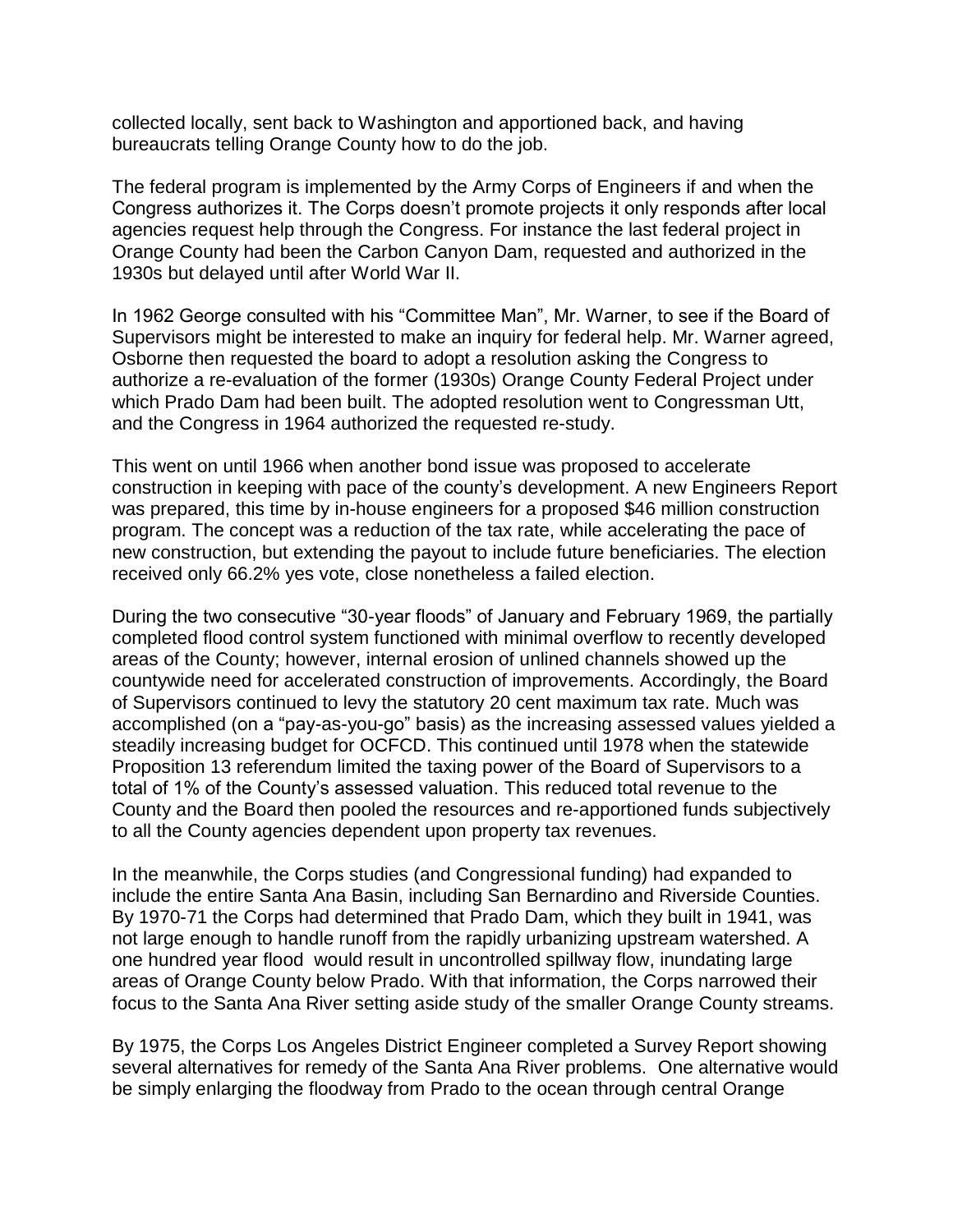County. Another would be a very big expansion of Prado Dam and Reservoir large enough to limit downstream flow to the capacity of the lower Santa Ana River channel. Any of the alternatives would require taking land off the tax roles and there was some concern that Orange County would receive the biggest benefit while Riverside and San Bernardino would be stuck with facilities to maintain.

To overcome upstream opposition, Osborne at one time thought there would be needed a joint powers arrangement with the upstream counties a very probably difficult political feat. Then, Ed Just, a retired councilman from Fountain Valley approached him expressing interest in doing something to stop the threat of Santa Ana River flooding. Together Osborne and Just collaborated on the formation of a joint powers agency which would have the large and growing political strength of all the affected public agencies of Orange County. From that idea, in 1975 the Santa Ana River Flood Protection Agency (SARFPA) was formed, including the OCFCD, the Orange County Sanitation District (OCSD), the OCWD, and most of the cities in the flood plain. The agency commission includes a representative of each member agency. The agency has no other purpose than lobbying for Congressional approval of the Santa Ana River project.

Eventually after review of cost/benefit analyses the Corps recommended a three-part alternative; 1) a dam in the San Bernardino Mountains to reduce peak flows through San Bernardino and Riverside, 2) an increase in the size of Prado and 3) increasing the lower Santa Ana River capacity. The environmental review was completed in 1986 and the three county alternative; named The Santa Ana River Mainstem Project was authorized by Congress in 1988.

The Corps studies had satisfied the relatively minor protests of project opponents by including certain side channel improvements and the mitigation of environmental impacts. Although design engineering could begin, there remained the task of persuading Congress to annual appropriations for what was now termed "the largest flood threat in the United States west of the Mississippi". The \$1.4 Billion authorization requires not only the support of Orange County, but also the upriver counties congressmen with whom SARFPA has been effective in lobbying. In 1981, after Osborne retired from the County, Ed Just passed away and Osborne was appointed SARFPA's executive director. Although George had a loose consulting arrangement with a developer at the time, the Santa Ana River was more dear to his heart, not the engineering, but promoting the project. In 1994, George resigned as executive director, but then became OCWD's representative on the SARFPA Commission, after which the commission selected Don Martinson, on old flood control man as executive director.

Another event that occurred was resignation of the County Planning Director in 1973. Having for may years been the flood control advisor to the Planning Commission, Osborne was appointed Interim Planning Director (concurrent with his role as Chief Engineer of OCFCD) while the County Administrative Office studied reorganization of County functions governed by the Board of Supervisors. What emerged was what has been called the "super agency". Osborne relates that some departments and/or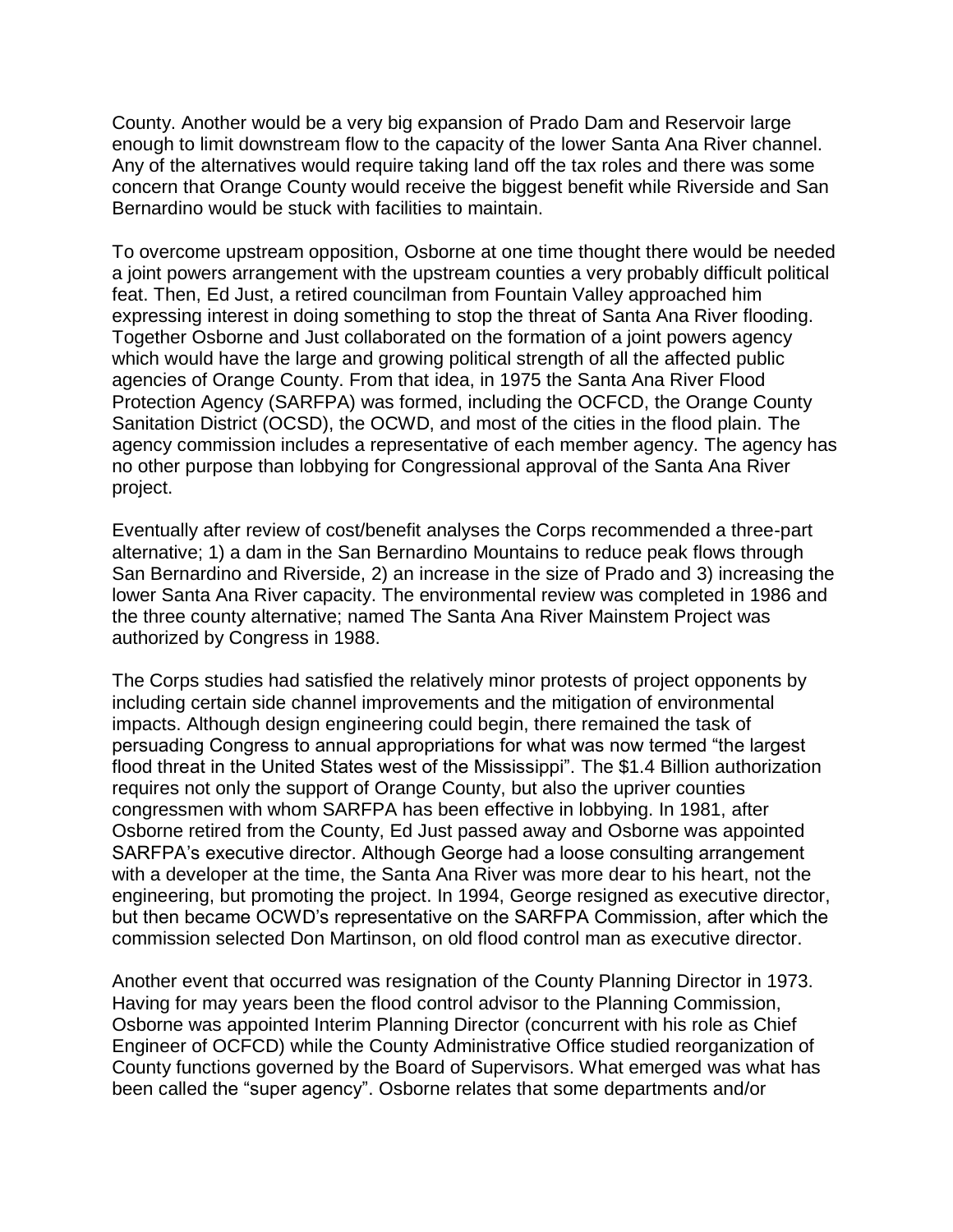department heads were not perceived as robust as others. It was thought that putting some of them together under unified leadership might be desirable from the Board's point of view. Thus was established the Environment Management Agency (EMA), combining (under the new Director, George Osborne) the former units of planning, building, flood control, roads, harbors, beaches, parks, solid waste and water pollution. Vandorpe's inquiry with Osborne did not dwell on details of the organization, but suffice to say it was adopted successfully by the Board of Supervisors in 1974.

One of the early challenges faced by Osborne as the Interim planning Director (in 1973- 4) was land developers who wanted to file a very extensive plan for subdivision of Moulton Ranch. It was a well done plan, showing interior roads serving new residents to be built (per County Policy) solely at developer expense. However; Osborne asked about a Circulation Plan and impacts on transportation beyond the ranch development itself. The developers had originally thought the Master Plan of Caltrans for the State Route 1 (Coastal) Freeway would provide external circulation. However, the California Highway Commission had recently deleted the Coastal Freeway from State planning at the behest of the cities of Laguna Beach and Newport Beach. Accordingly, the developers suggested that the County Planning Commission undertake a Southeast Orange County Transportation Study. What emerged from the study was a substitution for the lost Coastal Freeway that would be adopted by the County as the San Joaquin Transportation Corridor Plan.

The Planning Commission then asked Osborne's Planning Department to do additional planning for the eastern foothills of the county. Thus, the Foothill (Mission Viejo & southerly) Corridor and the Eastern (Irvine & central) Corridor Plans emerged. At the time there was no preconceived idea whether the needed highways would be either county arterials or freeways. Nor was there any concept for funding, other than they would be local, not State, projects. In time the scope of the plans grew, and the board adopted a transportation impacts fee that would be assessed upon subdividers for partial funding of the planned arterial roads.

Soon after the County's corridor plans were adopted, the San Joaquin Transportation Corridor and the Foothill/Eastern Transportation Corridor agencies (TCAs) were created by State legislation. In the absence of any promise for State funding for freeways, the next concept to occur was authorization of revenue bonds financed by user tolls for the high-volume, high-speed, limited access portions of the circulation system. The TCA would have a board of directors with members appointed by each of the jurisdictions within the respective TCA benefit area. The formative state legislation would allow the issuance of bonds for construction to be financed solely from user fees. The issuance of bonds was successful, construction of the two separate Toll Roads proceeded under another innovation referred to as "Design/Build" concept, rather than the under traditional Public Works contract laws. The new Toll Road operations would be similar to the traditional State Freeways, with the exception that tolls would be collected either at cash toll booths or by electronic transponders with billing to subscribers credit cards. Policing would be by California Highway Patrol and roadway maintenance would be by contract with the California Department of Transportation (Caltrans). After 35 years of